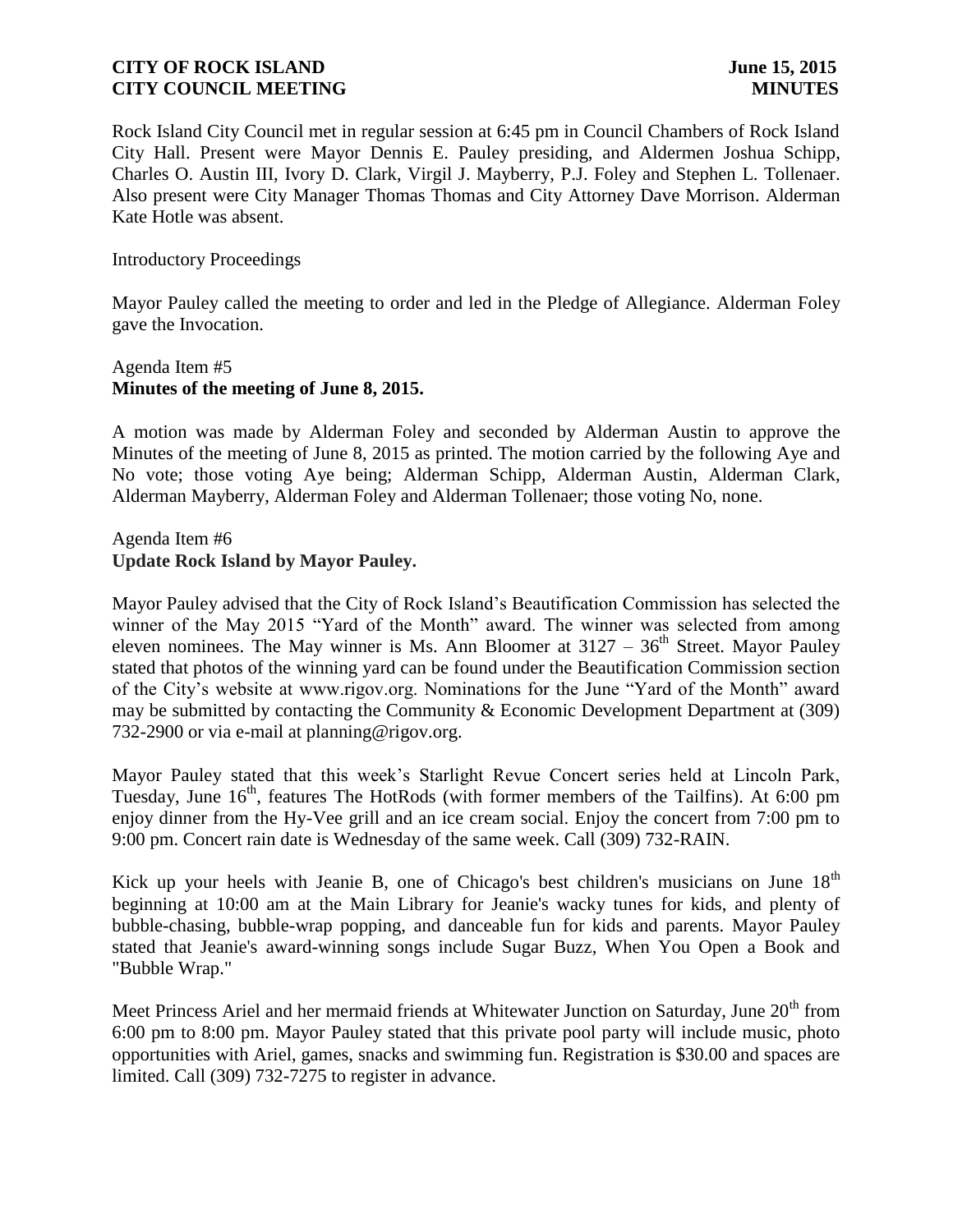Support the Quad City Botanical Center by attending the signature fundraiser, The Sound Garden Party, Thursday, June  $18<sup>th</sup>$  at 6:00 pm. The evening will include a stroll through our exquisite gardens sampling delicious culinary creations prepared by some of the area's best chefs. Mayor Pauley stated that adding to the ambiance of the evening will be the delightful sounds of talented local musicians staged throughout the gardens playing different genres of music including jazz, classical and folk. Included in the evening's festivities will be a silent auction, raffle, wine-pull and more! Mayor Pauley noted that the cost is \$50 per person or \$360.00 for a reserved table of up to eight guests. To reserve your table, please call the Quad City Botanical Center 309-794- 0991 or email vs@qcgardens.com. You may also purchase tickets or tables online at www.qcgardens.com.

Mayor Pauley stated that each year, residents of the City are encouraged to "tell on your neighbor" by nominating the yards in their neighborhood that they find to be the most appealing or the most improved. Mayor Pauley advised that the 41<sup>st</sup> annual "Tell On Your Neighbor" residential beautification awards contest is accepting nominations now through Tuesday, June 30, 2015 at 5:00 pm. The City's Beautification Commission will review all entries and awards will be presented at the August 24<sup>th</sup> City Council meeting. Past award recipients after 2012 are not eligible. Nominations can be made by contacting the Community & Economic Development Department at (309) 732-2900 or via e-mail at planning@rigov.org.

Mayor Pauley stated that entries are now being taken for the  $31<sup>st</sup>$  annual Rock Island Labor Day Parade, scheduled for Monday, September 7, 2015. This year's theme is "Hat's off to our Military – Past & Present." Mayor Pauley commented that it was selected to honor the many men and women who have served in our U.S. military. All parade entries are judged with winners selected from five different categories and recognized at a September meeting of the Rock Island City Council. Mayor Pauley commented that entry forms can be picked up at City Hall or by calling Linda Mohr in the Mayor's office at (309) 732-2012. The deadline to enter the parade is Monday, August 24, 2015.

Mayor Pauley stated that the ComedySportz World Championship was held in downtown Rock Island this past weekend with 23 teams from all over the US and UK and over 220 participants competing. The Mayor added that seven public shows were held with over 1200 tickets sold. Not only was this event very successful for our city with 100 Rock Island hotel rooms booked for the week and the downtown eateries heavily visited during the event, but our own team won the final match versus NYC and are the current ComedySportz World Champion. Congratulations on a job well done.

#### Agenda Item #7

# **Proclamation declaring Saturday, June 20, 2015 as Rock Island County NAACP Day.**

Mayor Pauley read the proclamation. Berlinda Tyler-Jamison, President of the Rock Island County NAACP accepted the proclamation. Ms. Tyler-Jamison thanked the Mayor and Council for the proclamation and for recognizing the NAACP's contributions to the quality of life in Rock Island and in Rock Island County. Ms. Tyler-Jamison further discussed this item.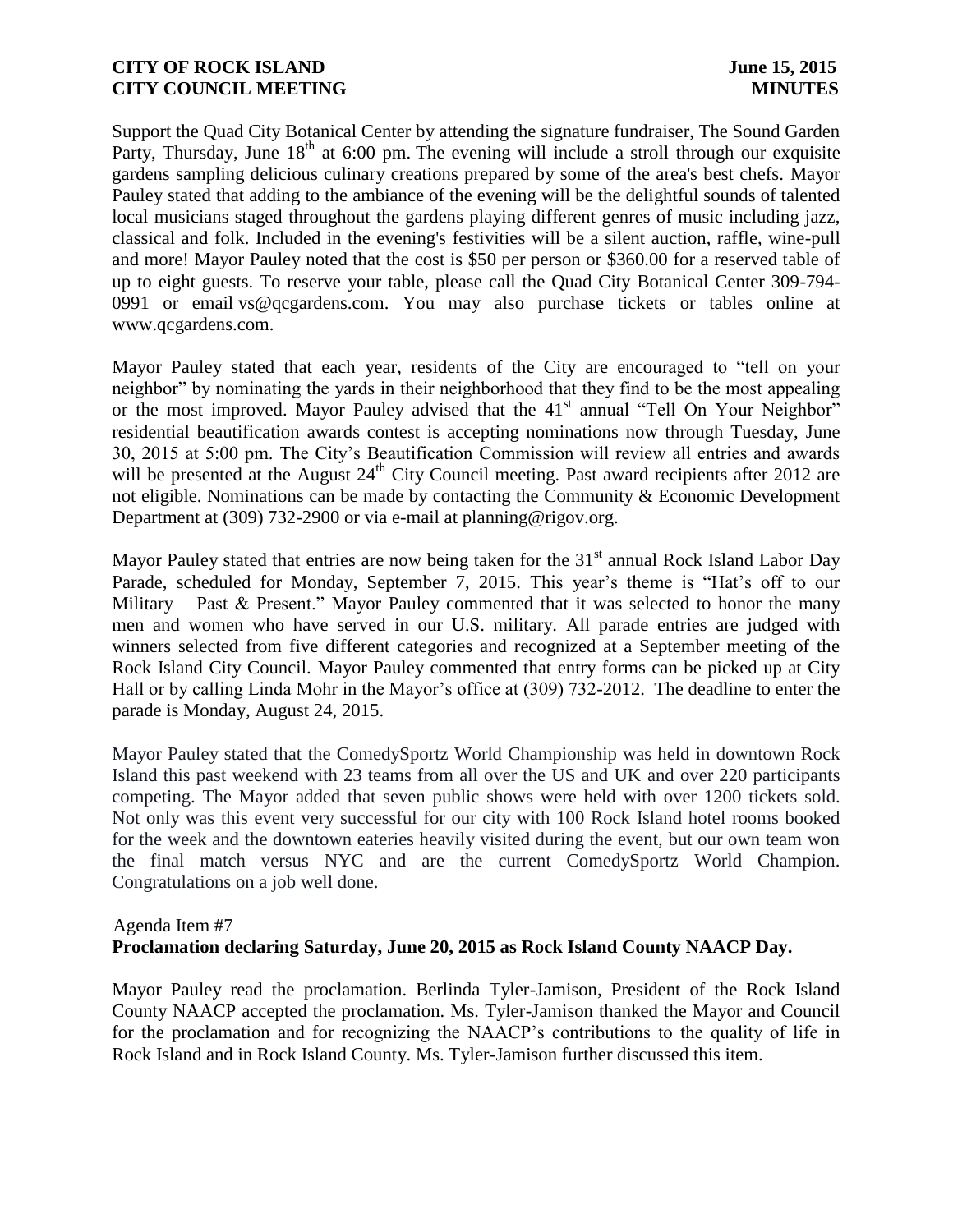Agenda Item #8 **CLAIMS**

It was moved by Alderman Austin and seconded by Alderman Foley to accept the following reports and authorize payments as recommended. The motion carried by the following Aye and No vote; those voting Aye being; Alderman Schipp, Alderman Austin, Alderman Clark, Alderman Mayberry, Alderman Foley and Alderman Tollenaer; those voting No, none.

a. Report from the Human Resources Department regarding payment in the amount of \$1,436.79 to Broadspire for Worker's Compensation Settlement for Travis Eygabroad.

b. Report from the Human Resources Department regarding payment in the amount of \$4,042.80 to Broadspire for Worker's Compensation Settlement for Andrew Lawler.

c. Report from the Public Works Department regarding payment in the amount of \$10,565.00 to Gierke-Robinson Company for an emergency standby pump rental for the Blackhawk lift station.

d. Report from the Public Works Department regarding payment in the amount of \$39,951.14 to Brandt Construction Company for an emergency water main and sewer repair on  $11<sup>th</sup>$  Street and  $11<sup>th</sup>$  Avenue.

e. Report from the Public Works Department regarding payment in the amount of \$21,558.38 to Valley Construction Company, Inc. for an emergency sewer repair on  $10^{th}$ Avenue and 43<sup>rd</sup> Street.

#### Agenda Item #9

# **Claims for the week of June 5 through June 11 in the amount of \$1,283,898.95 and payroll for the weeks of May 25 through June 7 in the amount of \$1,438,465.49.**

Alderman Clark moved and Alderman Schipp seconded to allow the claims and payroll. The motion carried by the following Aye and No vote; those voting Aye being; Alderman Schipp, Alderman Austin, Alderman Clark, Alderman Mayberry, Alderman Foley and Alderman Tollenaer; those voting No, none.

### Agenda Item #10 **Purchase Card Claims for the month of May in the amount of \$57,148.37.**

It was moved by Alderman Austin and seconded by Alderman Tollenaer to approve the purchase card claims. The motion carried by the following Aye and No vote; those voting Aye being; Alderman Schipp, Alderman Austin, Alderman Clark, Alderman Mayberry, Alderman Foley and Alderman Tollenaer; those voting No, none.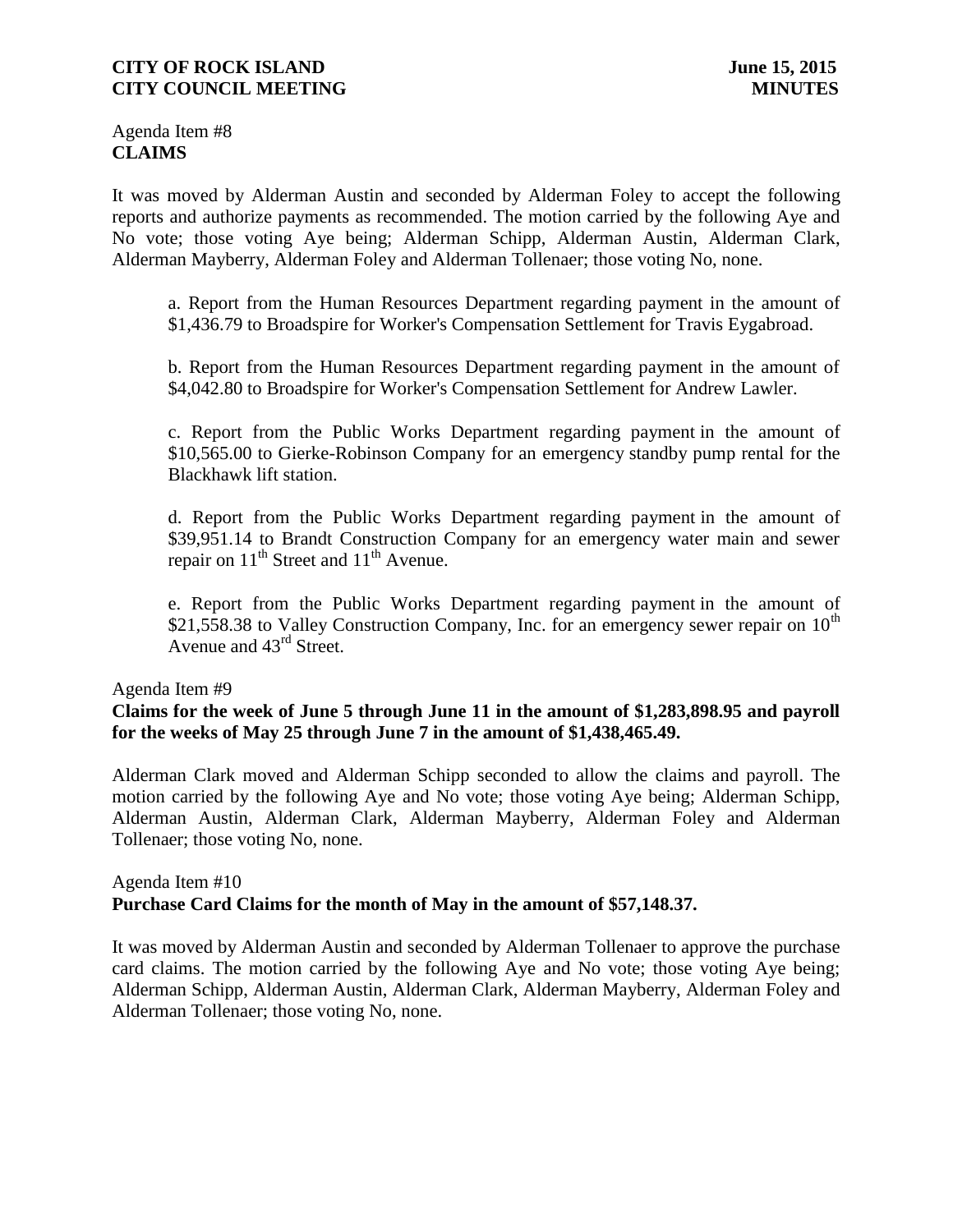#### Agenda Item #11

# **Report from the Public Works Department regarding bids for the purchase of equipment for outfitting 20 2015 Chevy Tahoe's for the new Police Patrol fleet, recommending the bid be awarded to Racom Communications in the amount of \$125,874.60.**

Alderman Tollenaer moved to combine items 11, 12, 13 and 14 and award the bid as recommended and authorize purchase for item 11, and award the bids and authorize the City Manager to execute the contract documents for items 12, 13, and 14, Alderman Foley seconded. The motion carried by the following Aye and No vote; those voting Aye being; Alderman Schipp, Alderman Austin, Alderman Clark, Alderman Mayberry, Alderman Foley and Alderman Tollenaer; those voting No, none.

#### Agenda Item #12

**Report from the Public Works Department regarding bids for the 2015 Storm Sewer Outfall Program, recommending the bid be awarded to Legacy Corporation in the amount of \$83,284.80.**

#### Agenda Item #13

**Report from the Public Works Department regarding bids for the 2015 Brick Street Repair Program, recommending the bid be awarded to Walter D. Laud, Inc. in the amount of \$69,422.00**.

#### Agenda Item #14

**Report from the Public Works Department regarding bids for the 2015 Street Joint and Crack Sealing Program, recommending the bid be awarded to Nucoat Sealing, LLC in the amount of \$50,445.00.**

#### Agenda Item #15

**Report from the Parks and Recreation Department regarding a contract with Active Net LLC for an upgrade in software, training and setup in the amount of \$18,100.00 and the purchase of equipment and start up supplies with total amounts not to exceed \$75,000.00.**

Alderman Clark moved and Alderman Schipp seconded to approve the contract as recommended, authorize purchase and authorize the City Manager to execute the contract documents. The motion carried by the following Aye and No vote; those voting Aye being; Alderman Schipp, Alderman Austin, Alderman Clark, Alderman Mayberry, Alderman Foley and Alderman Tollenaer; those voting No, none.

#### Agenda Item #16

### **Report from the Human Resources Department regarding a Special Ordinance for prevailing wage rates in the City of Rock Island.**

It was moved by Alderman Schipp and seconded by Alderman Clark to consider, suspend the rules and pass the ordinance.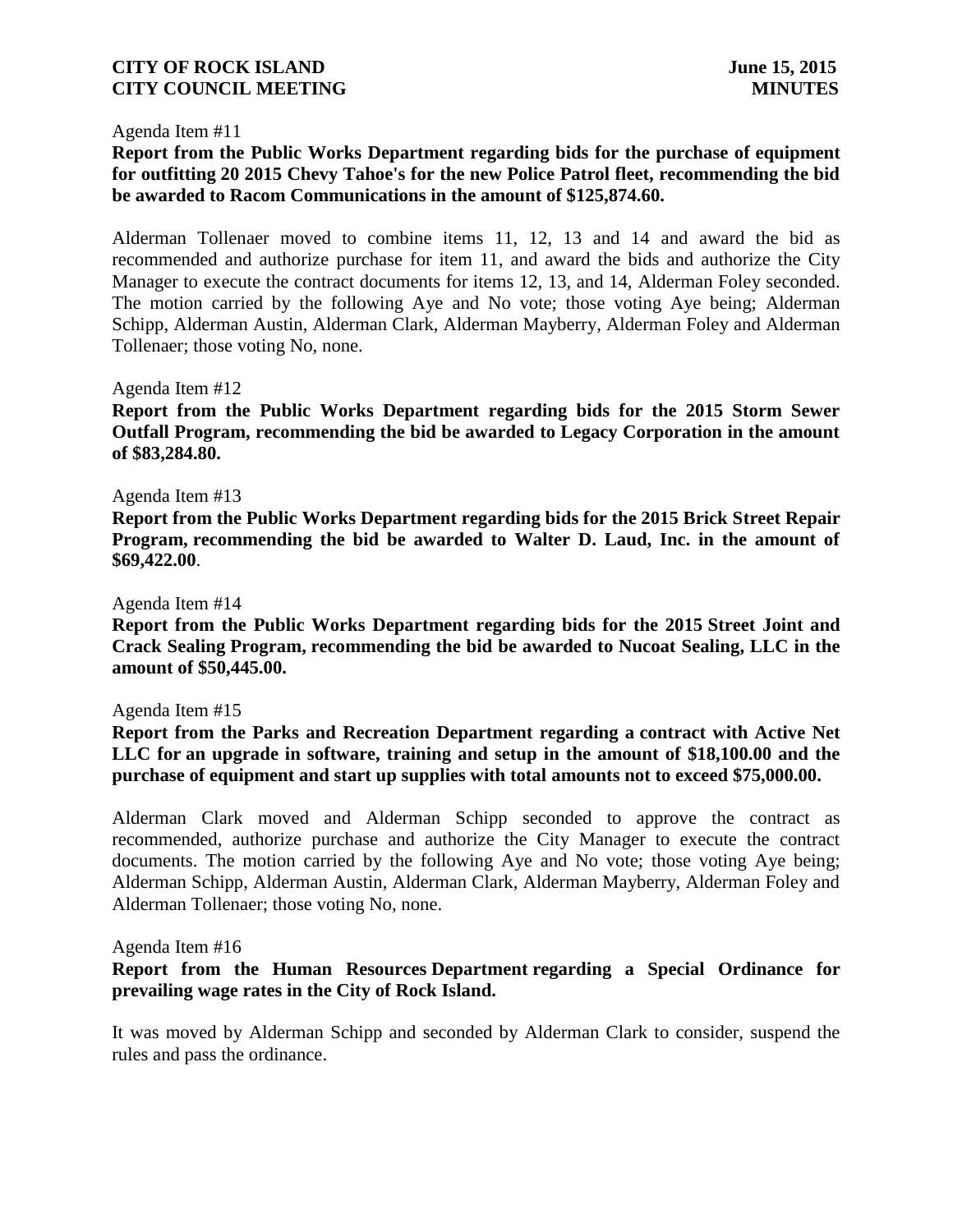Comments followed. Alderman Schipp stated that this is around the time of year where consideration of this ordinance is taking place in municipalities across the State of Illinois. Alderman Schipp commended the City for upholding this State law. Alderman Schipp discussed background information concerning the Prevailing Wage Law. Alderman Schipp advised that the Prevailing Wage Law encourages contractors to compete for government work based on skill, safety and efficiency rather than by cutting wages. Alderman Schipp stated that it allows good contractors to pay fair wages and hire well qualified workers. Alderman Schipp advised that it promotes the use of the local labor force and keeps labor costs low by employing skilled labor to avoid cost-over runs and safety problems. Alderman Schipp advised that it also allows local contractors with local workers to compete on an even playing field with out of region firms.

After comments, the motion carried by the following Aye and No vote; those voting Aye being; Alderman Schipp, Alderman Austin, Alderman Clark, Alderman Mayberry, Alderman Foley and Alderman Tollenaer; those voting No, none.

#### Agenda Item #17

# **Report from the Community and Economic Development Department regarding a Resolution for the adoption of the 2015 Arts Plan.**

Alderman Tollenaer moved and Alderman Foley seconded to adopt the resolution as recommended. The motion carried by the following Aye and No vote; those voting Aye being; Alderman Schipp, Alderman Austin, Alderman Clark, Alderman Mayberry, Alderman Foley and Alderman Tollenaer; those voting No, none.

#### Agenda Item #18

**Report from the Community and Economic Development Department regarding a request from Ashkan Ajiden (Sultan Mediterranean Restaurant) for a Riverfront Corridor Overlay District site plan review for a proposed second permanent freestanding sign at 3850 Blackhawk Road.**

It was moved by Alderman Austin and seconded by Alderman Tollenaer to approve the request for the second permanent freestanding sign as recommended. The motion carried by the following Aye and No vote; those voting Aye being; Alderman Schipp, Alderman Austin, Alderman Clark, Alderman Mayberry, Alderman Foley and Alderman Tollenaer; those voting No, none.

#### Agenda Item #19

**Report from the Public Works Department regarding a request from the Rock Island County ORCA Swim Club to install temporary way finding signs within the right-of-way at various locations near Rock Island High School for the Illinois Swimming Summer Regionals**.

Alderman Foley moved and Alderman Schipp seconded to approve the installation of temporary way finding signs as recommended at the locations as stated in the report.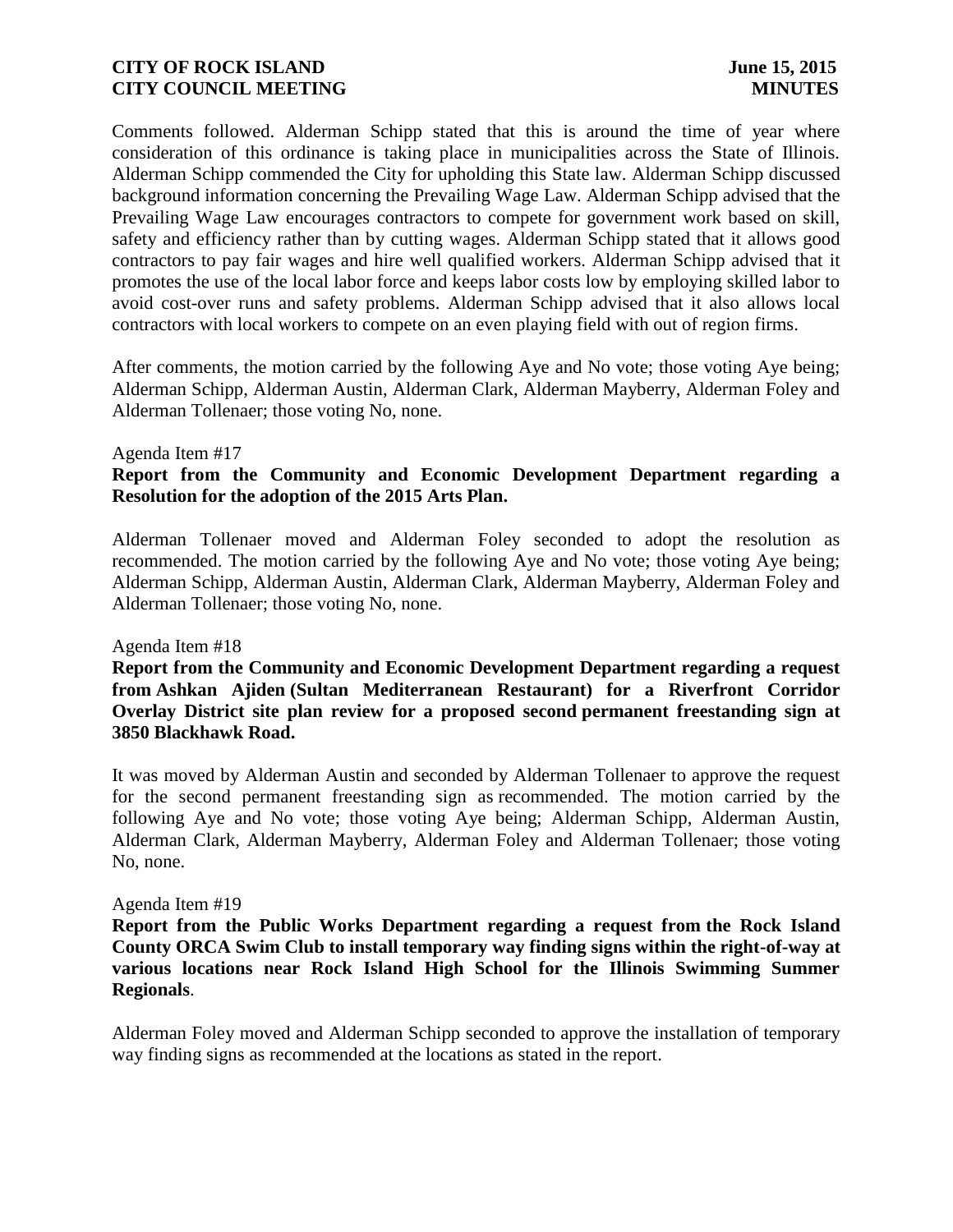Comments followed. Alderman Foley stated that this is in his ward and neighborhood, and everything that happens at Rock Island High School is very positive for what happens in their neighborhood. Alderman Foley stated that he and his wife and the neighbors thoroughly enjoy all of the events. Alderman Foley commented that he has been the Alderman in this ward for six years and has never had one complaint about any activity, or parking or any issue going on at the high school. Alderman Foley stated that it is a great thing to have these types of events in the community and thanked the ORCA Swim Club for having this event.

After comments, the motion carried by the following Aye and No vote; those voting Aye being; Alderman Schipp, Alderman Austin, Alderman Clark, Alderman Mayberry, Alderman Foley and Alderman Tollenaer; those voting No, none.

#### Agenda Item #20

# **Report from the Mayor regarding an appointment and reappointments to the Planning Commission.**

It was moved by Alderman Foley and seconded by Alderman Schipp to approve the appointment and reappointments as recommended. The motion carried by the following Aye and No vote; those voting Aye being; Alderman Schipp, Alderman Austin, Alderman Clark, Alderman Mayberry, Alderman Foley and Alderman Tollenaer; those voting No, none.

Javier Perez was appointed to the Planning Commission for a three year term expiring in April 2018. Michael Creger, David Levin, Norman Moline and Berlinda Tyler-Jamison were reappointed to the Planning Commission for three year terms expiring in April 2018.

### Agenda Item #21

**Report from the Public Works Department regarding a request from the Coast Guard Auxiliary to use the parking lot area at Sunset Marina from 8:00 am to noon on June 21, July 19 and August 16, 2015 for their annual fundraising breakfasts and a request to hang a banner at the marina entrance.**

Alderman Tollenaer moved and Alderman Schipp seconded to approve the requests as recommended. The motion carried by the following Aye and No vote; those voting Aye being; Alderman Schipp, Alderman Austin, Alderman Clark, Alderman Mayberry, Alderman Foley and Alderman Tollenaer; those voting No, none.

#### Agenda Item #22

# **Report from the City Clerk regarding a request from the First Baptist Church for a Sound Amplification Permit for Friday, July 17, 2015 from 8:00 pm to 11:00 pm for a Summer Outdoor Family Theater event at 3020 30th Street.**

It was moved by Alderman Foley and seconded by Alderman Tollenaer to approve the sound amplification permit as recommended. The motion carried by the following Aye and No vote; those voting Aye being; Alderman Schipp, Alderman Austin, Alderman Clark, Alderman Mayberry, Alderman Foley and Alderman Tollenaer; those voting No, none.